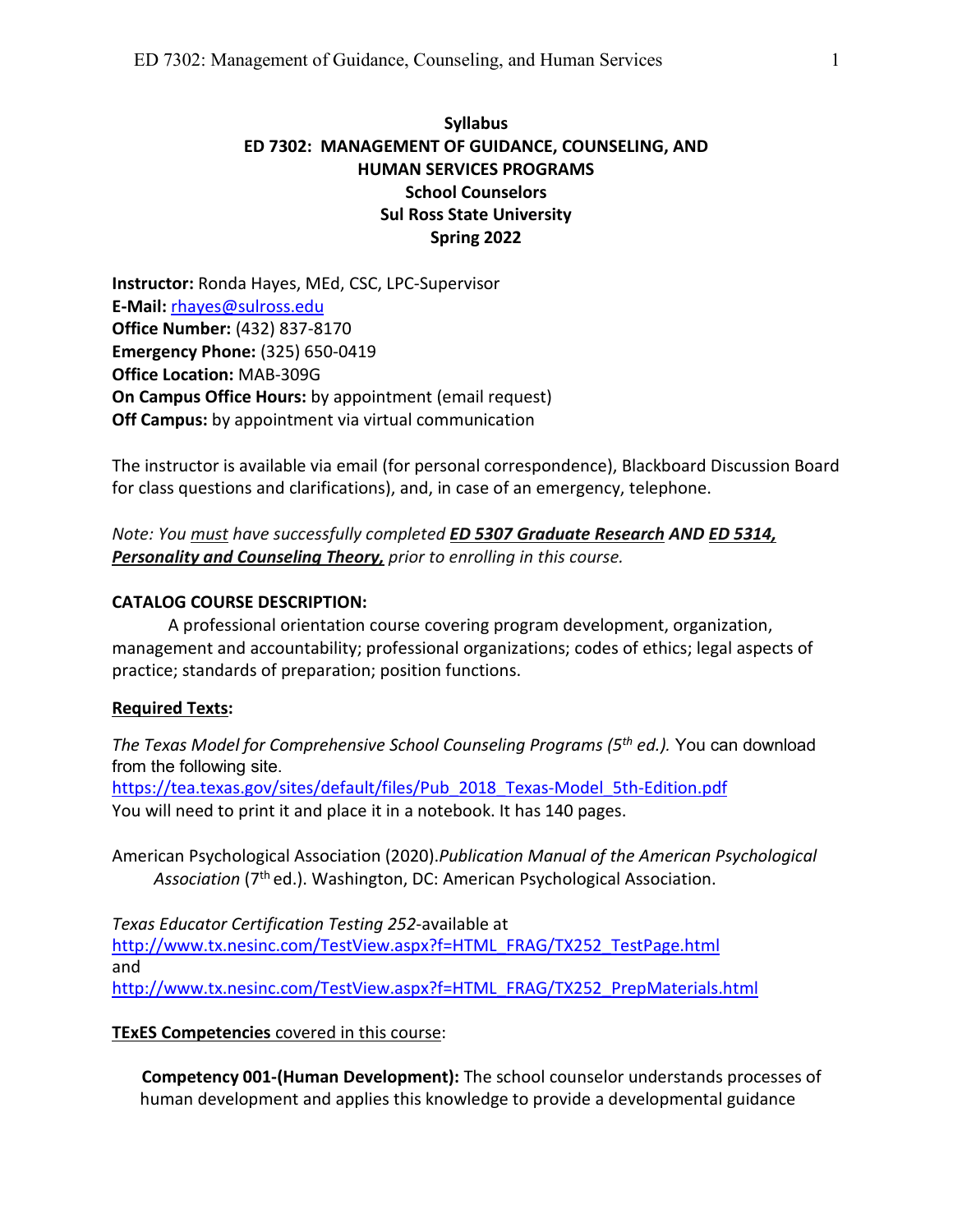program, including counseling services, that meet the needs of all students.

**Competency 002-(Student Diversity):** The school counselor understands human diversity and applies this knowledge to ensure that the developmental guidance and counseling program is responsive to all students.

**Competency 003-(Factors Affecting Students):** The school counselor understands factors that may affect students' development and school achievement and applies this knowledge to promote students' ability to achieve their potential.

**Competency 004-(Program Management):** The school counselor understands how to plan, implement, and evaluate a developmental guidance program, including counseling services that promote all students' success.

**Competency 005-(Developmental Guidance Program):** The school counselor knows how to provide a comprehensive developmental guidance program that promotes all students' personal growth and development.

**Competency 006-(Counseling):** The school counselor understands how to provide effective counseling services to individuals and small groups.

**Competency 007-(Assessment):** The school counselor understands principles of assessment and is able to use assessment results to identify students' strengths and needs, monitor progress, and engage in planning to promote school success.

**Competency 008-(Collaboration with Families):** The school counselor knows how to communicate effectively with families and establish collaborative relationships that enhance work with students.

**Competency 009-(Collaboration with Others in School and Community):** The school counselor understands how to work collaboratively with other professionals and with community members to promote positive change and to facilitate student learning.

**Competency 010-(Professionalism):** The school counselor understands and complies with ethical, legal, and professional standards relevant to the profession.

#### **The Standards** covered in this course**:**

#### **School Counselor Standard I**

Learner-Centered Knowledge: The professional school counselor must have a broad knowledge base.

#### **School Counselor Standard II**

Learner-Centered Skills: The professional school counselor applies the knowledge base to promote the educational, personal, social and career development of the learner.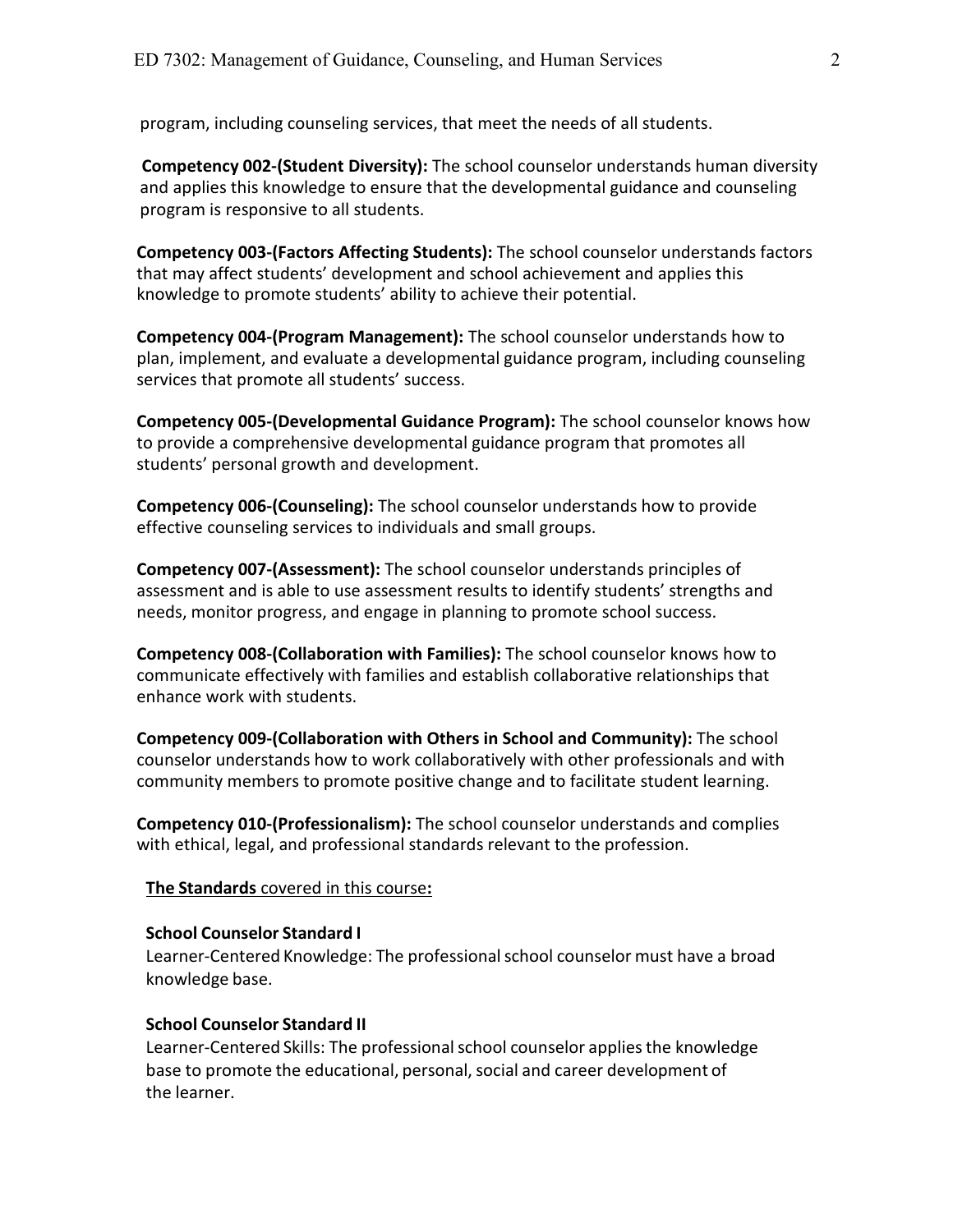3

### **School Counselor Standard III**

Learner-Centered Process: The professional school counselor participates in the development, monitoring and evaluation of a developmentalschool guidance and counseling program that promotes learners' knowledge, skills, motivation and personal growth.

## **School Counselor Standard IV**

Learner-Centered Equity and Excellence for All Learners: The professionalschool counselor promotes academic success for all learners by acknowledging, respecting

### **School Counselor Standard V**

Learner-Centered Communications: The professional school counselor, an advocate for all students and the school, demonstrates effective professional and interpersonal communication skills.

### **School Counselor Standard VI**

Learner-Centered Professional Development: The professional school counselor pursues continuous professional development, demonstrating a commitment to learn, to improve the profession and to model professional ethics and personal integrity.

### **19 TAC §228.30 includes:**

The skills that educators are required to possess 19 TAC §228.30(c) (4)

The responsibilities that educators are required to accept 19 TAC §228.30(c) (4)

The high expectations for students in this state 19 TAC §228.30(c) (4)

The importance of building strong classroom management skills 19 TAC §228.30(c) (5)

Appropriate relationships, boundaries, and communications between educators and students 19 TAC §228.30(c) (7)

#### **Course Objectives**:

The student will be able to:

- 1. Write a comprehensive, developmental, guidance and counseling program for a public school.
- 2. Demonstrate knowledge of the components of a developmental guidance and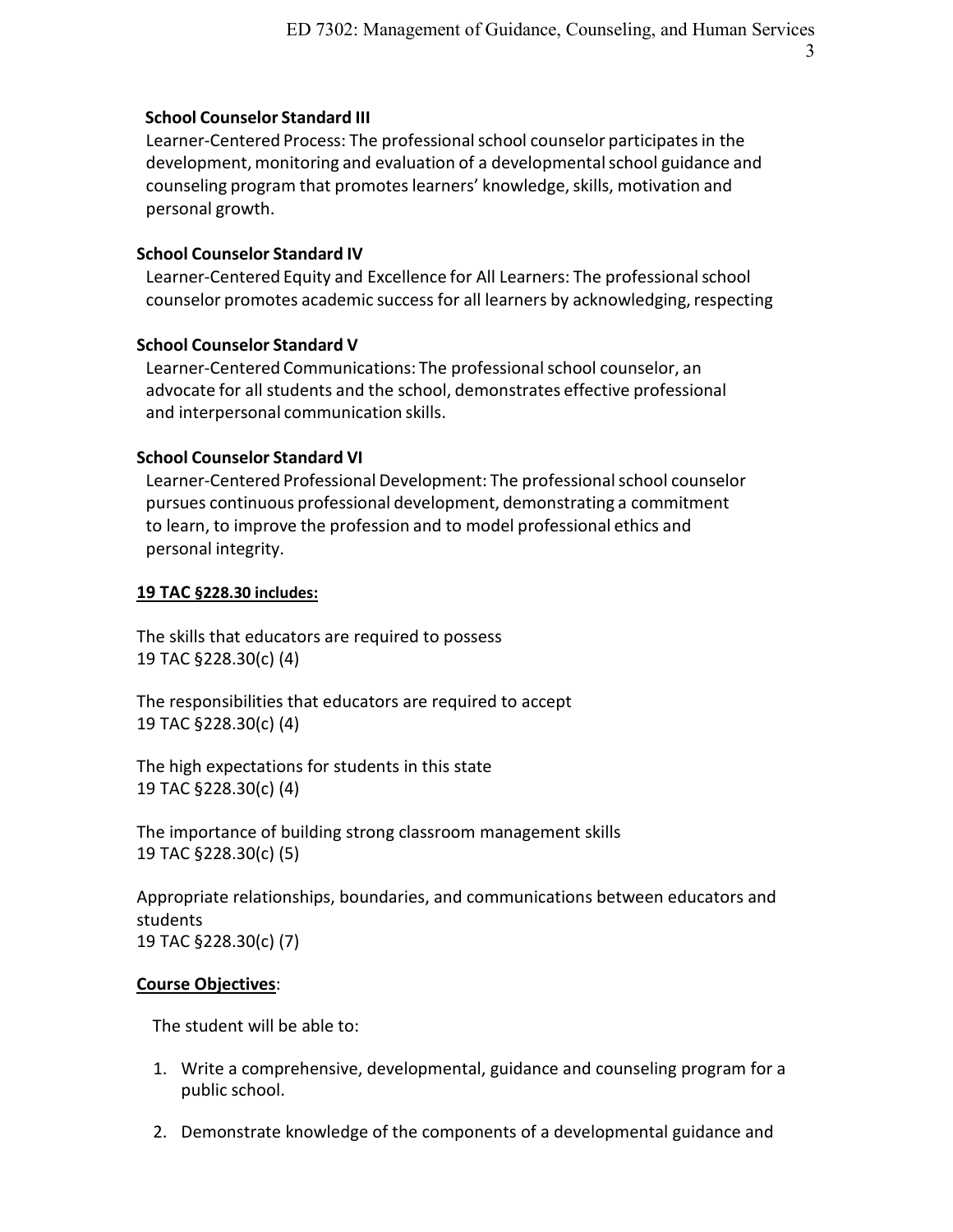4

counseling program.

- 3. Demonstrate an understanding of professional organizations and codes of ethical practice.
- 4. Apply appropriate standards of preparation in the implementation and management of a counseling program while reflecting the requirements of the position.
- 5. Demonstrate an understanding of designing, implementing, and evaluating developmentally appropriate guidance instruction for students at different grade levels.
- 6. Apply knowledge of procedures for developing a guidance curriculum (e.g., establishing learning goals and objectives, indicators of competence, expected results, and evaluative criteria).
- 7. Demonstrate how to help students develop age-appropriate knowledge and skills in the areas of self-confidence, motivation to achieve, decision-making and problem-solving, interpersonal effectiveness, communication, cross-cultural effectiveness, and responsible behavior.

#### **Student Learning Outcome:**

The student will be able to:

- 1. Demonstrate their ability to apply within guidance and counseling, their knowledge of human development, diversity, and factors that affect client's ability to achieve their potential
- 2. Demonstrate their ability to plan, implement, and evaluate a developmental counseling program, this program will incorporate assessment, as well as individual and group counseling services utilizing appropriate theoretical frameworks, techniques, and interventions to address personal, interpersonal/social, and educational needs.
- 3. Demonstrate the ability to communicate and collaborate effectively with others in diverse settings, including the community in order to facilitate client success, and will demonstrate the ability to apply ethical, legal, and professional standards.

### **Counselor Education Marketable Skills**

- 1. Graduates will demonstrate oral and written communication skills to apply in careers related to mental and behavioral health including school counseling.
- 2. Graduates will demonstrate knowledge of ethics, social justice issues, and multicultural concerns to apply in careers related to mental and behavioral health including school counseling.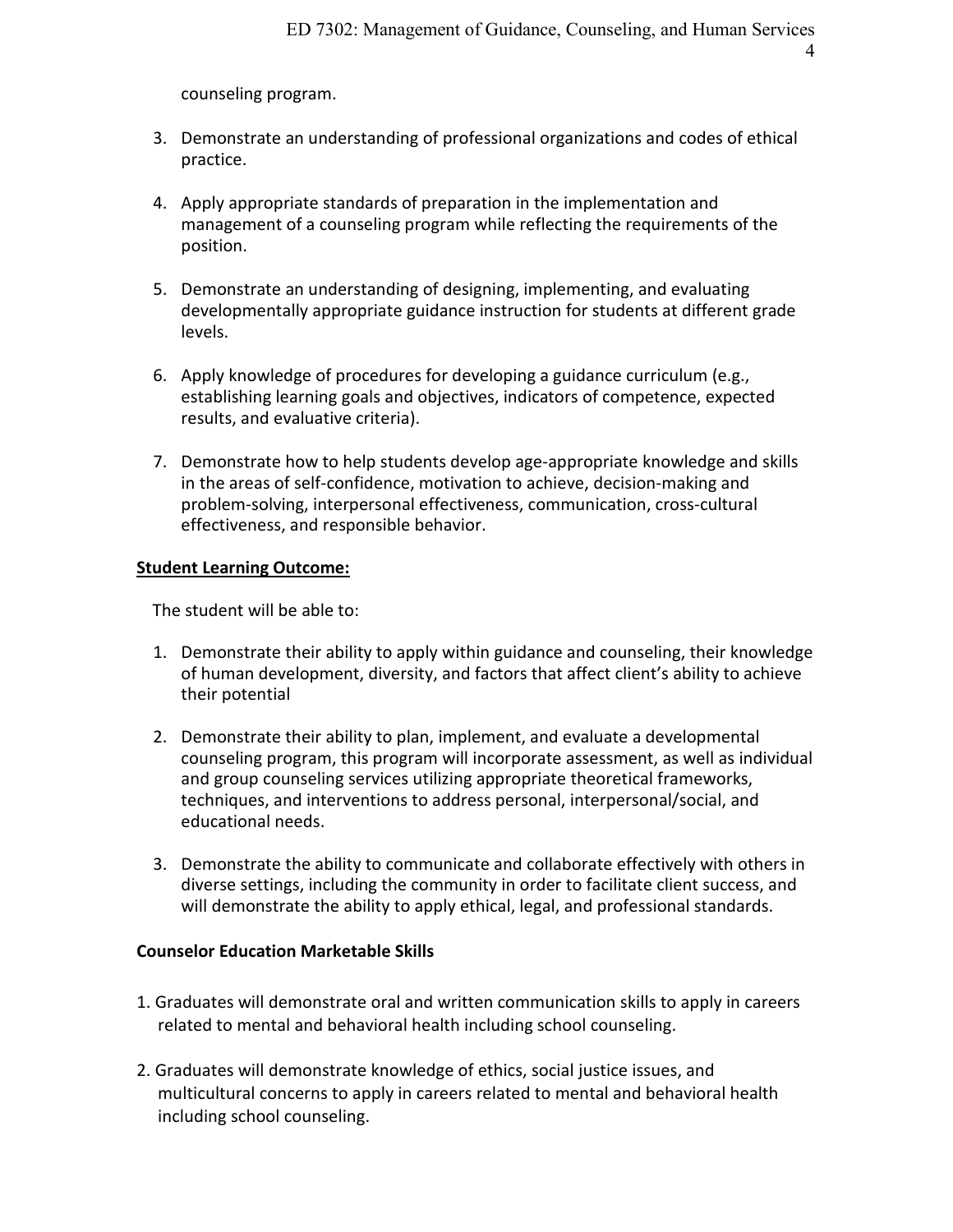5

3. Graduates will demonstrate knowledge of human growth development throughout the lifespan to apply in careers related to mental and behavioral health including school counseling.

## **Course Requirements:**

**Comprehensive Counseling Program**: Students will work individually to develop a school guidance and counseling program for a particular school district. A guideline describing the format for your program is posted on Blackboard.

Your program must follow the lecture instructions, the program format, and the scoring rubric guidelines and include all specified sections to receive full credit. It will demonstrate your understanding of American School Counselor Association/ACA Code of Ethics. Due dates for each portion of the program are posted on Blackboard and included in this syllabus.

## A**ssignments submitted after the deadlines will** *not* **be accepted.**

**Participation:** Since ED 7302 is an online course, participation will be evaluated in Blackboard online discussions. It is the student's responsibility to check the Discussion Board and Sul Ross email *DAILY* for the duration of the course.

In order for you to remain enrolled in ED 7302, you must reply to the Blackboard Discussion Board "Online Participation Policy" forum by the deadline posted on the Due Dates listing contained in this syllabus. It is policy at Sul Ross State University that if a student is enrolled in an online course and fails to stay active for a period of 3 weeks, fails to submit assignments, and/or does not reply to emails from the instructor, he/she will receive a final grade of "F."

You may access the "Online Participation Policy" forum by entering Blackboard, then selecting Discussion Board. Please follow the directions regarding your required response.

#### **SAFE ASSIGN:**

The Safe Assignment Tool is an advanced plagiarism prevention system deeply integrated with the Blackboard Learning Management System. SafeAssignment compares student papers submitted to Blackboard against an enormous wide range of sources and provides instructors with detailed Originality Reports. Because of SafeAssignment's flexibility, this product is an effective plagiarism prevention system that helps instructors to raise student awareness about plagiarism and to educate students about the ways to avoid plagiarism. You can check your similarity report and make corrections if needed. With your similarity report, you will note highlighted areas that have similarity noted between your paper and another source. You will click on the tab within the colored square to see the percentage of the similarity. Percentages above 20% must be corrected. It does not matter if the source that is being noted for similarity is not the same source that you used. The system is telling you what you have written is too similar to another source and you need to make corrections. You may need to change up some of the wording or order of information to make it your information. More than three or four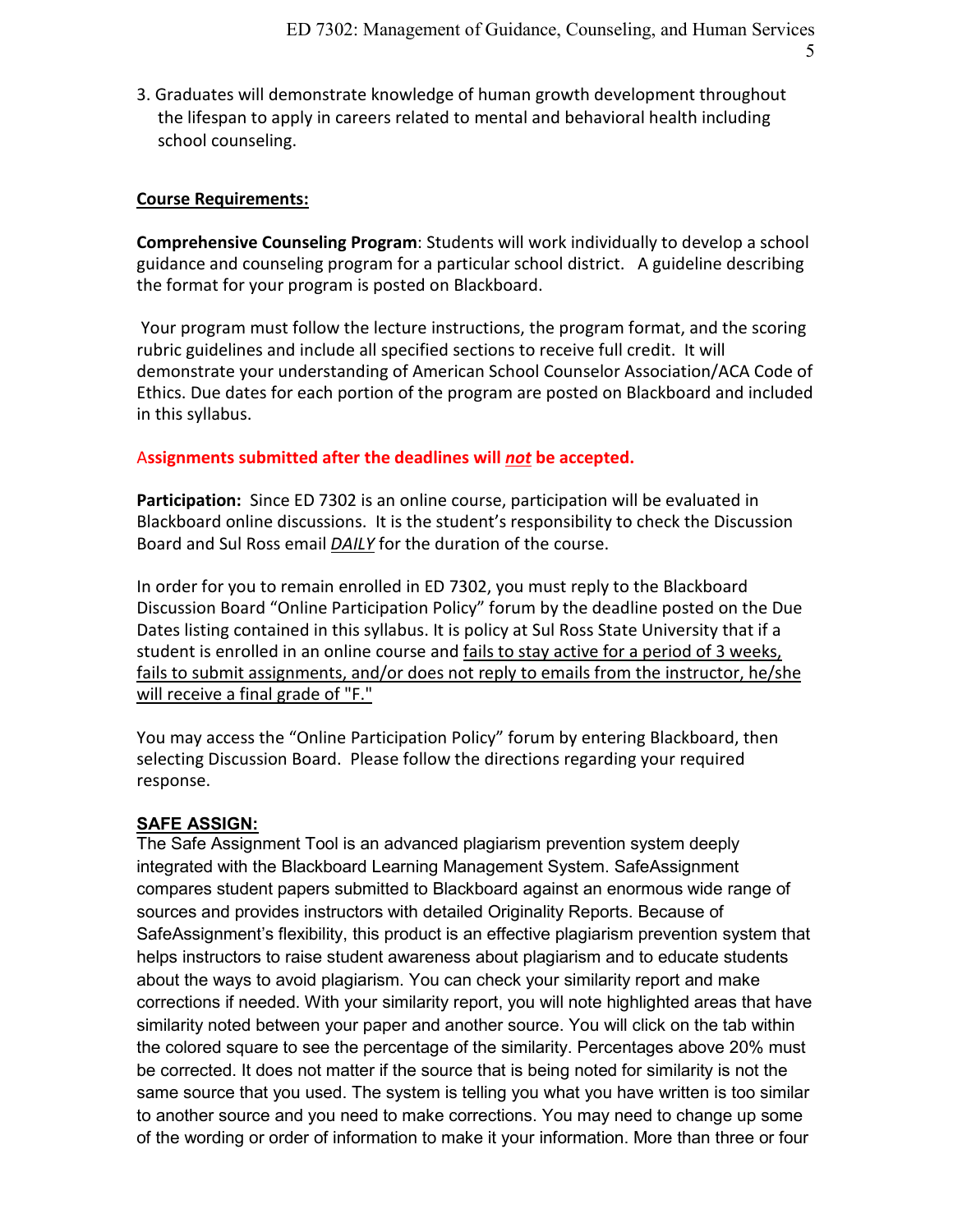6

words in a row that are identical to the originating author can be detected. You can submit your paper as many times as you would like. This system is designed to assist students with increasing awareness of plagiarism. Typically, plagiarism is an accidental occurrence and occurs when students do not realize their writing is overly similar to another source.

**All written assignments must follow the writing style found in the most current edition of the American Psychological Association Publication Manual (APA Manual). See**  *American Psychological Association Publication Manual* **(required reading) <http://www.apastyle.org/stylehelper/> If you chose to utilize excerpts of materials from existing programs in schools, agencies, or those you find through research, you must cite the source in the body of your paper and include a reference entry at the conclusion of your document.**

**Papers should have one-inch margins, 12-point type, and double line spacing. Number all pages; edit for English usage, grammar and style. Papers with multiple errors may not be accepted or will receive a reduction in grade. An emphasis in this particular course is writing in a manner to demonstrate your professionalism and scholarship.**

# **Academic Integrity:**

Students in this class are required to demonstrate scholarly behavior and academic honesty in the use of intellectual property. A scholar is expected to be timely, prepared, and focused. Meaningful, respectful, and pertinent online participation is also expected.

Examples of academic dishonesty include but are not limited to: submitting work as original that was used in whole or part for another course and/or professor; turning in another person's work as one's own; copying from professional works or internet sites without citation.

## **SRSU Disability Services:**

The University is committed to equal access in compliance with the Americans with Disabilities Act of 1990 (ADA) and Section 504 of the Rehabilitation Act of 1973. The Disability Services Coordinator in Counseling and Student Support Services has the responsibility to ensure students with disabilities the opportunity for full participation in programs, services, and activities. Students seeking disability services need to contact the Disability Services Coordinator, Mary Scwartze Grisham, located in Ferguson Hall, room 112. The mailing address is P.O. Box C-171, Sul Ross State University, Alpine, TX 79832. Telephone: 432-837-8203; Fax: 432-837-8724.

## **Helpful Resources:**

Texas Education Agency Education Service Centers American Counseling Association (with many specialized branches) American School Counselors Association Texas Counseling Association Texas State Board of Examiners of Professional Counselors Texas Administrative Code Texas Education Code American Psychological Association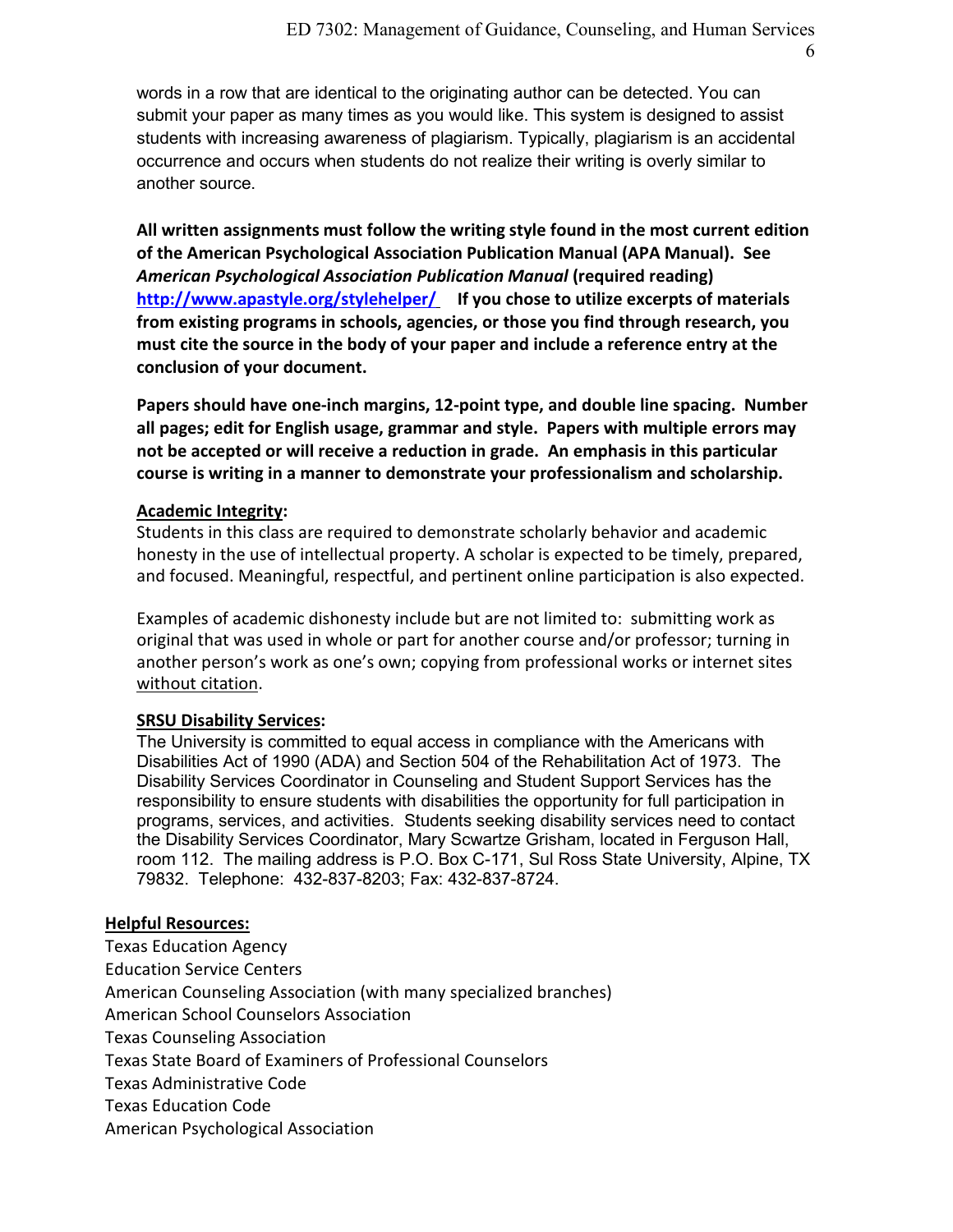ERIC, PsycINFO, other social science research databases College Board ACT Texas Higher Education Coordinating Board Texas Health and Human Services Agency Texas Rehabilitation Commission CPS/Texas Department of Family and Protective Services Governor's Job Bank (state agencies listed on this link) College for Texans Communities in Schools

### **GRADING:**

Note: Grades are earned based on the quality of the work completed. **Assignments submitted after due dates will receive no credit.** Grades of **Incomplete (I)** are not given in the Professional Studies Division of Sul Ross State University *except* in the *most extreme* situations. A grade of "A" will not be given in this course unless the student's writing reflects graduate level quality and the written career program is superior. A grade of C or below will not be accepted and the student must retake the course.

**FINAL GRADING: A=100-91% B=90-81% C=80-71% F=70-0%**

55%- **Individual Project (Comprehensive Counseling Program)** 20%- **Discussion Board** 25%- **Four Components**

Note: Grades are earned based on the quality of the work completed.

#### **LATE ASSIGNMENTS WILL NOT BE ACCEPTED**.

Grades of **Incomplete (I)** are not given in the Professional Studies Division of Sul Ross State University *except* in the *most extreme* situations.

A grade of "A" will not be given in this course unless the student's writing reflects graduate level quality and the written program is superior.

Assignments will be adjusted as needed by the professor.

# *Due Dates for Assignments for ED 7302 School Counseling—Spring 2022*

*Read the assigned chapters and complete the assignments/quizzes PRIOR to the deadline. The deadline is midnight Central Standard Time (CST) on the due date. Assignments submitted after the deadline will receive no credit. You may post your assignments early if you wish; just be sure to post your assignments no later than the deadlines! I*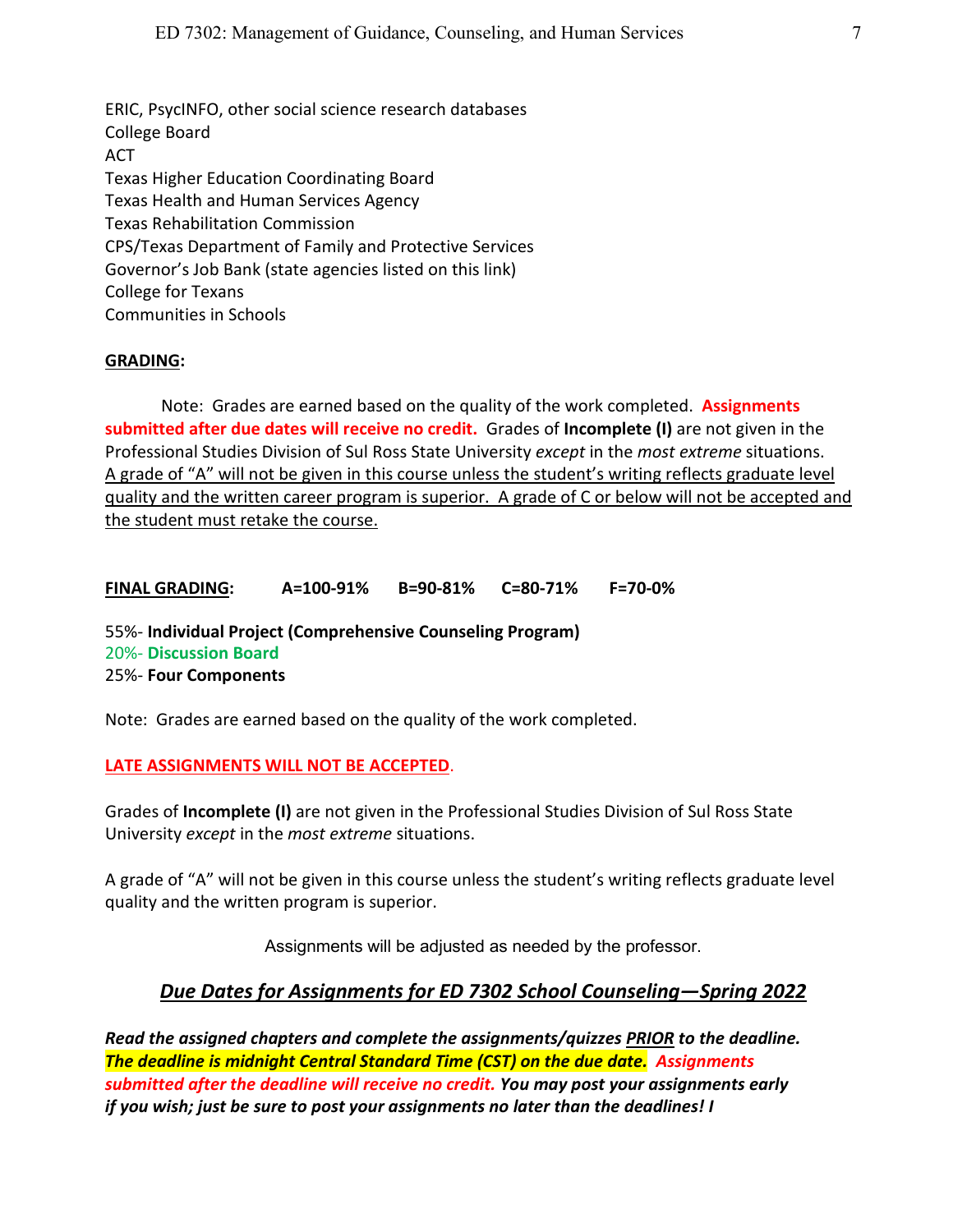*recommend that you never wait until the due date in order to submit a quiz or an assignment as technology has a way of causing the most trouble when you need it the most.* 

**January 10 – Class begins**

# **Introduce yourself and sign the online participation policy – Due January 13**

# **Module One – Due January 16**

- Post your **Program Information Due** in Blackboard Discussion. Include the name of the school and the grades taught there.
- Read the syllabus and download all documents.
- **I. Table of Contents Due**

# **Module Two – Due January 22**

- Read Introduction from the Texas Model for Comprehensive School Counseling Program– **Summary and Reflection Due**
- **II. Mission Statement Due**

# **Module Three – Due January 29**

- **III. Personal Philosophy of Counseling Due** Use safeassign to check for plagiarism, accepted percentage is 20%
- Read **Sections I and II from the Texas Model Summaries and Reflections Due**

# **Module Four – Due February 5**

- **IV. Demographics Due** Use safeassign to check for plagiarism, accepted percentage is 15%
- **Section III and Section IV from the Texas Model Summaries and Reflections Due**

# **Module Five – Due February 12**

- **V. Needs Assessment Due** Use safeassign to check for plagiarism, accepted percentage is 20%
- **Section V from the Texas Model Summaries and Reflections Due**

# **Module 6 – Due February 19**

• **VI. The Guidance Activities of your Four Components Due** Use safeassign to check for plagiarism, accepted percentage is 20%

# **Module 7 – Due February 26**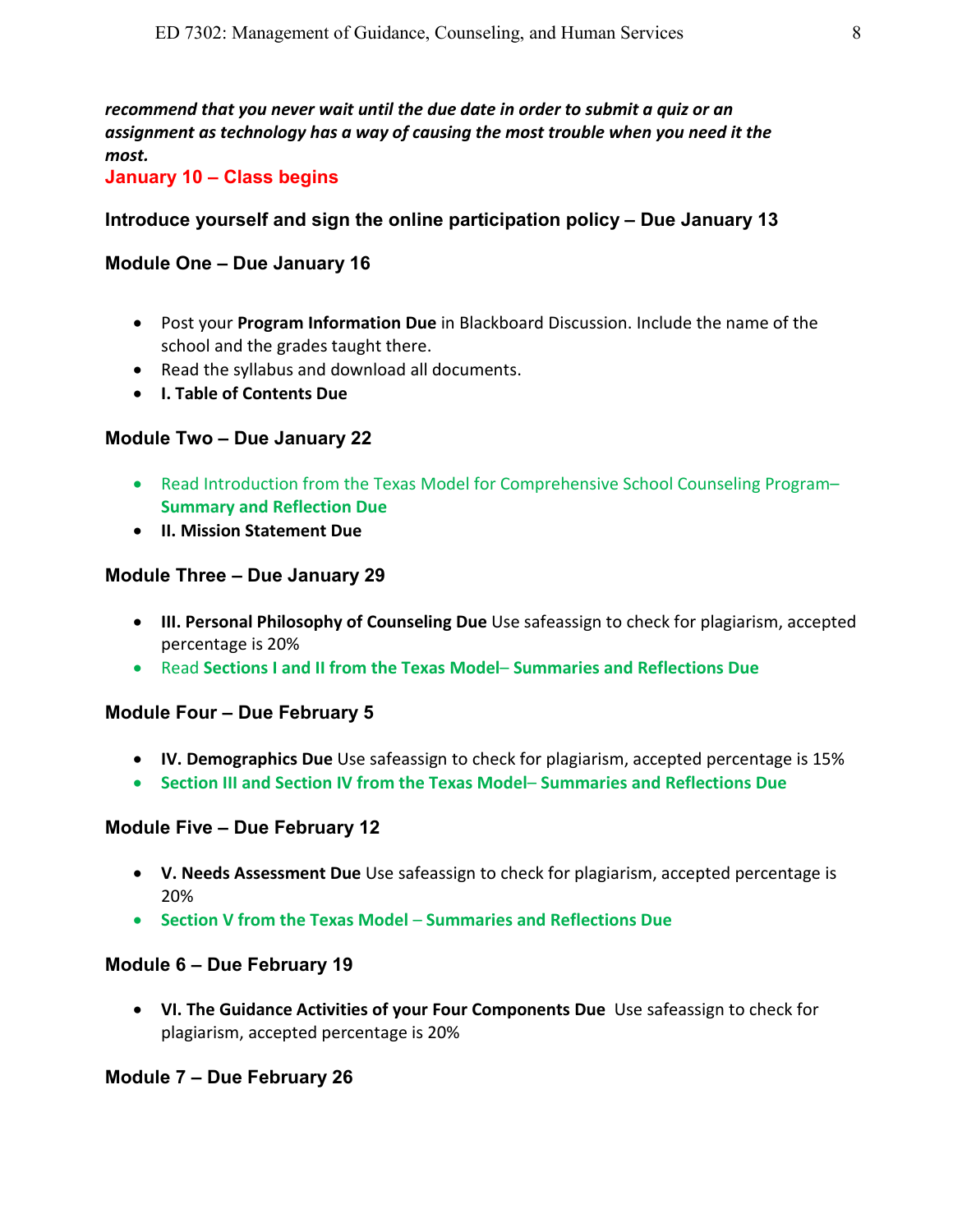• **VI. The Responsive Services of your Four Components Due** Use safeassign to check for plagiarism, accepted percentage is 20%

# **Module 8 – Due March 5**

• **VI. The Individual Planning of your Four Components Due** Use safeassign to check for plagiarism, accepted percentage is 20%

# **Module 9 – Due March 12**

• **VI. The System Support of your Four Components Due** Use safeassign to check for plagiarism, accepted percentage is 20%

# **Module 10 – Due March 19**

• **VII. Crisis Plan Due** Use safeassign to check for plagiarism, accepted percentage is 20%

# **Module 11 – Due March 26**

• **Job Descriptions Due** Use safeassign to check for plagiarism, accepted percentage is 20%

**March 31** – last day to drop with a grade of 'W'

## **Module 12 – April 2**

- **VIII. Budget Due**
- **ASCA Code of Ethical Standards Assignment Due** on the Discussion Board

## **Module 13 – April 9**

• **IX. Evaluations Due** Use safeassign to check for plagiarism, accepted percentage is 20%

## **Module 14 – April 16**

- **X. Schedules Due**
- **Texas Education Code Assignment Due** due on the Discussion Board

## **Module 15 – Due April 23**

- **XI. Referrals/Resources List Due**
- **XII. Appendices Due** (listing of items in your appendix)

# **Module 16 – Due April 30**

• **Title Page Due**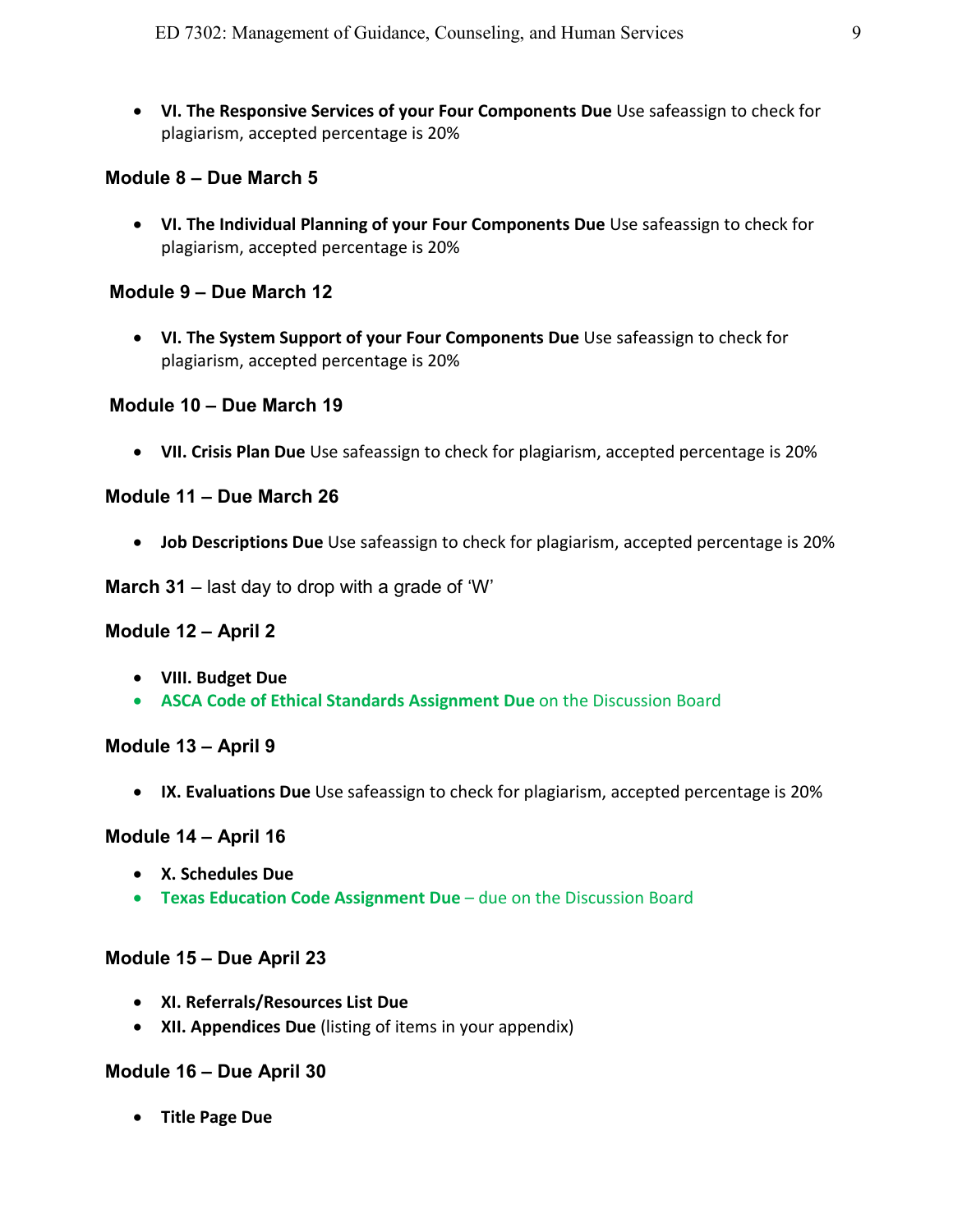# • **Final Table of Contents with page numbers Due**

# **May 7** – Graduation

After reading the syllabus completely, email Professor Hayes before January 13 for an opportunity to turn in one late assignment.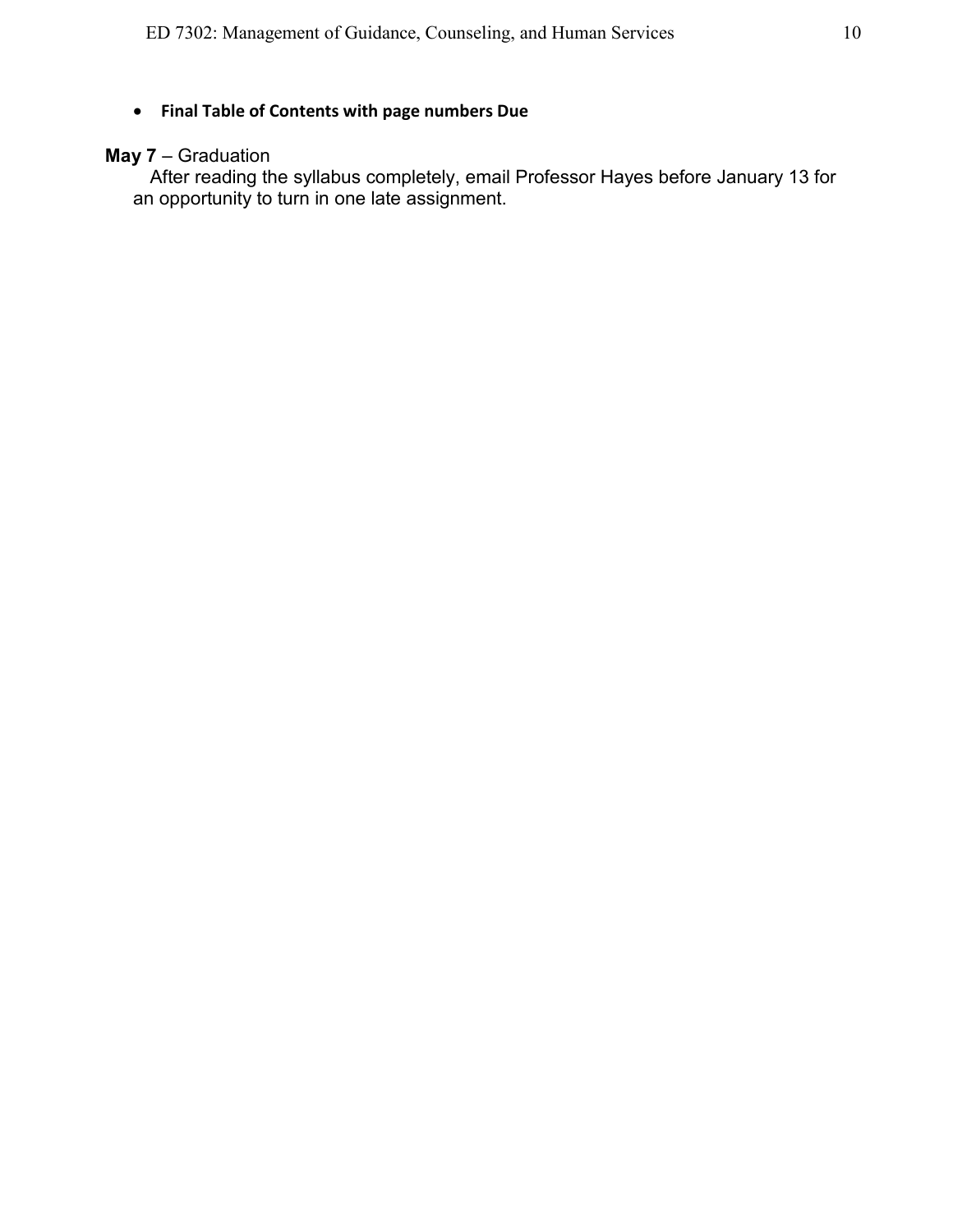### **ED 7302**

# **Rubric to Rate Discussion Posts and Papers**

Student Name: \_\_\_\_\_\_\_\_\_\_\_\_\_\_\_\_\_\_\_\_\_\_\_\_\_\_\_\_\_\_\_\_\_\_\_\_\_\_\_\_\_\_\_\_ Date: \_\_\_\_\_\_\_\_\_\_\_\_\_\_\_\_

Topic:\_\_\_\_\_\_\_\_\_\_\_\_\_\_\_\_\_\_\_\_\_\_\_\_\_\_\_\_\_\_\_\_\_\_\_\_\_\_\_\_\_\_\_\_\_\_\_\_\_\_\_\_\_\_\_\_\_\_\_\_\_\_\_\_\_\_\_\_\_\_\_\_\_\_\_\_

| Sub-skill                           | <b>Beginning</b>                                                                                                                                                 | <b>Basic</b>                                                                                                                                                                    | Proficient                                                                                                                                                                      | <b>Advanced</b>                                                                                                                                                                                       | <b>Exceptional</b>                                                                                                                                                                                   | <b>Score</b> |
|-------------------------------------|------------------------------------------------------------------------------------------------------------------------------------------------------------------|---------------------------------------------------------------------------------------------------------------------------------------------------------------------------------|---------------------------------------------------------------------------------------------------------------------------------------------------------------------------------|-------------------------------------------------------------------------------------------------------------------------------------------------------------------------------------------------------|------------------------------------------------------------------------------------------------------------------------------------------------------------------------------------------------------|--------------|
|                                     | 1                                                                                                                                                                | $\overline{2}$                                                                                                                                                                  | 3                                                                                                                                                                               | 4                                                                                                                                                                                                     | 5                                                                                                                                                                                                    |              |
| <b>Integration of</b><br>Knowledge  | The paper did<br>not<br>incorporate<br>knowledge<br>from the<br>literature or                                                                                    | The paper<br>somewhat<br>incorporated<br>knowledge<br>from the<br>literature in                                                                                                 | The paper<br>incorporated<br>knowledge<br>from the<br>literature in<br>relevant and                                                                                             | The paper<br>effectively<br>incorporated<br>knowledge<br>from the<br>literature in                                                                                                                    | The paper very<br>effectively<br>incorporated<br>knowledge<br>from the<br>literature in                                                                                                              |              |
|                                     | class in<br>relevant and<br>meaningful<br>ways                                                                                                                   | relevant and<br>meaningful<br>ways                                                                                                                                              | meaningful<br>ways                                                                                                                                                              | relevant and<br>meaningful<br>ways                                                                                                                                                                    | relevant and<br>meaningful<br>ways                                                                                                                                                                   |              |
| Organization<br>and<br>Presentation | The paper<br>lacked topic<br>sentences,<br>transitions<br>from one<br>topic to<br>another,<br>relevant<br>connections<br>among topics,<br>and a<br>seamless flow | The paper<br>occasionally<br>included topic<br>sentences,<br>transitions<br>from one topic<br>to another,<br>relevant<br>connections<br>among topics,<br>and a seamless<br>flow | The paper<br>consistently<br>included topic<br>sentences,<br>transitions<br>from one topic<br>to another,<br>relevant<br>connections<br>among topics,<br>and a<br>seamless flow | The paper<br>consistently<br>and effectively<br>employed<br>topic<br>sentences,<br>transitions<br>from one topic<br>to another,<br>relevant<br>connections<br>among topics,<br>and a seamless<br>flow | The paper<br>uniformly and<br>very effectively<br>employed topic<br>sentences,<br>transitions<br>from one topic<br>to another,<br>relevant<br>connections<br>among topics,<br>and a seamless<br>flow |              |
| <b>Focus</b>                        | The paper's<br>topic lacked<br>focus and a<br>clear direction                                                                                                    | The paper's<br>topic had<br>occasional<br>focus,<br>direction, and<br>purpose                                                                                                   | The paper's<br>topic had<br>focus and<br>clarity of<br>direction and<br>purpose                                                                                                 | The paper's<br>topic had<br>effective focus<br>and clarity of<br>direction and<br>purpose                                                                                                             | The paper's<br>topic had very<br>effective focus<br>and clarity of<br>direction and<br>purpose                                                                                                       |              |
| Level of<br>Coverage                | The paper<br>lacked depth,<br>elaboration,<br>and relevant<br>material                                                                                           | The paper<br>occasionally<br>included<br>depth,<br>elaboration,<br>and relevant<br>material                                                                                     | The paper<br>included<br>depth,<br>elaboration,<br>and relevant<br>material                                                                                                     | The paper<br>effectively<br>included<br>depth,<br>elaboration,<br>and relevant<br>material                                                                                                            | The paper very<br>effectively<br>included depth,<br>elaboration,<br>and relevant<br>material                                                                                                         |              |
| Sub-skill                           | <b>Beginning</b>                                                                                                                                                 | <b>Basic</b>                                                                                                                                                                    | <b>Proficient</b>                                                                                                                                                               | <b>Advanced</b>                                                                                                                                                                                       | <b>Exceptional</b>                                                                                                                                                                                   | <b>Score</b> |